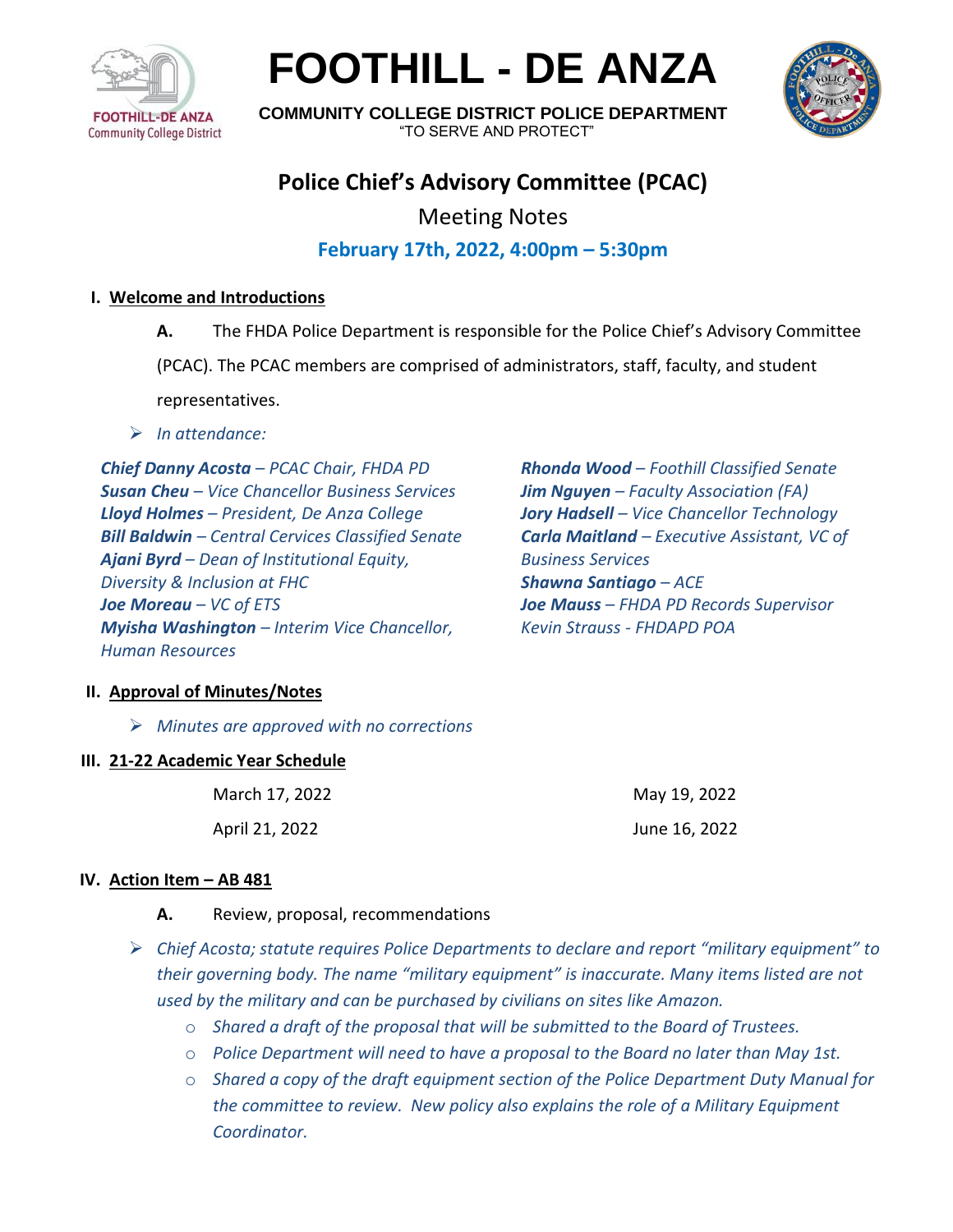## **COMMUNITY COLLEGE DISTRICT POLICE DEPARTMENT**

"TO SERVE AND PROTECT"

- o *Annual report will be submitted to the governing board requesting new equipment or requesting authorization to continue to use existing equipment.*
- o *Only piece of equipment PD currently has is the Beanbag which is a modified shot-gun and uses less-lethal projectiles. Beanbag is the only step between baton/OC spray and lethal force.*
- ➢ *Bill Baldwin asked if Chief was still concerned about the deadline of May 1st. Chief is concerned about obtaining approval by the deadline. Bill asked if there is anything that the committee members can do to help speed up the process.*
- ➢ *Chief Acosta advised policy is in draft, would like to hear suggestions on improvement and would like support of the committee and it's constituents. The law requires a 30 day period in which the public can review and make comments which will cause a 1 month delay in getting the policy passed by the board. Would like committee to approve draft first before he submits it to the public and the community.*
	- o *Between May 1 and when the policy is passed by the board, the PD will not be able to use this piece of equipment. FHDA Police Department has never had to use the beanbags. There are also other less-lethal options available to consider that may be a good fit for the department.*
- ➢ *Joe Moreau; the committee understands the need for this piece of equipment, we need to seek board policy approval to remain compliant with the new law.*
- ➢ *Chief Acosta opened the floor to anyone that has any concerns or questions about this new law or the policy that is being put in place. Not hearing additional questions, he will move forward.*
- ➢ *Susan Cheu reminded the committee that the policy needs to be reviewed by the Chancellor's Advisory Council prior to being submitted for Board approval.*

#### **V. Training**

- **A.** Implicit Bias, Racial Profiling, Procedural Justice, Cultural Diversity joint training opportunities
- ➢ *Chief Acosta; during the last meeting David Morasco asked about what are now being called "Danny Mandates" on training.*
	- o *Shared a spreadsheet showing some of the "Danny Mandates" training. Items listed on the spreadsheet show yearly training, some not required but requested by the Chief.*
	- o *Some trainings are state mandates, but Chief adds to that minimum.* 
		- *Example is Firearms qualifications. State mandate, officers shall qualify once a year. Chief requires officers do range training four times a year.*
	- o *One problem is our department can only send a few officers to a full day training, not all officers can attend at the same time.*
	- o *Spreadsheet shows training since 2019, listing officers, training subject and breakdown of hours spent. Also shows an increase of training and hours in recent two years.*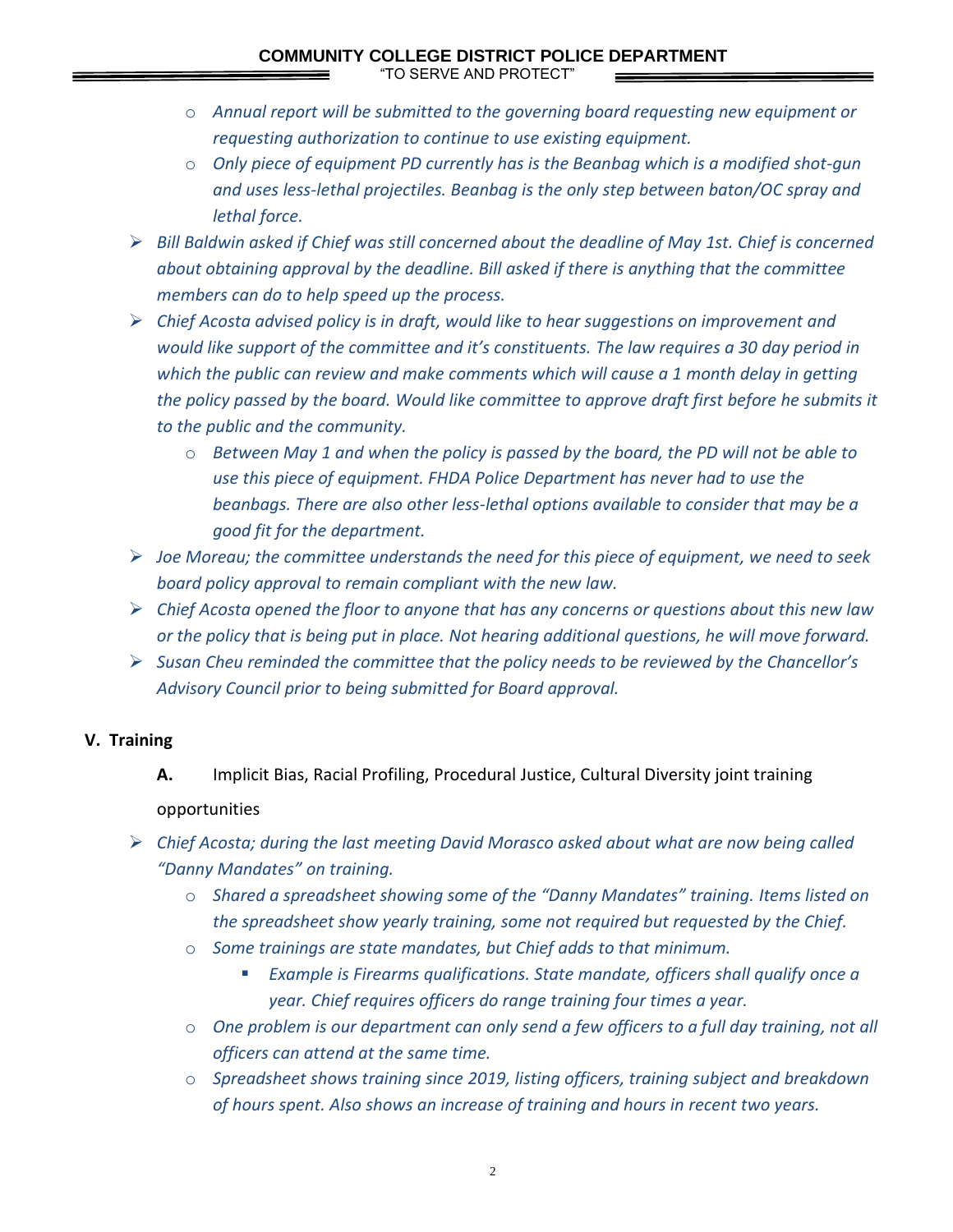#### **COMMUNITY COLLEGE DISTRICT POLICE DEPARTMENT**

"TO SERVE AND PROTECT"

- ➢ *Ajani Byrd requested more information on implicit bias training; how much of this kind of training each officer is given. This training was discussed during the last meeting.*
	- o *Chief showed some Bias Based Policing courses on the sheet, but also mentioned many other trainings build in anti-bias learning objectives.*
	- o *Ajani, the Firearms example is one to four, a 400% increase. Would like to see that same increase in anti-bias like training.*
	- o *Chief Acosta; agrees with Ajani, would like to see an increase as well and is working on it. Two upcoming trainings planned on anti-bias and racial profiling for PD scheduled.*
	- o *Ajani, would like to see equal hours of anti-bias training as other officer training. Asked what the percentage is.*
	- o *Chief Acosta, primary concern is staffing. Once we have more staff, we will be able to send more officers to trainings. Regular training is important even when officers do not regularly use a specific skill. FHDA has never had to use a firearm in its history. Firearms training is still important.*

#### **VI. RIPA**

#### **A.** Introduction and overview of RIPA

- ➢ *Chief Acosta; RIPA is a tracking system used by all agencies in the state of CA to track contacts that officers have with people. RIPA reporting will be used by the state to try to glean information about potential racial profiling and what type of contacts officers are having. When an officer makes a stop, the information is collected and sent to the Department of Justice. Asked Joe Mauss to present, most of the information is collected by records & dispatch.*
- ➢ *Joe Mauss shared his screen to show a RIPA presentation.*
	- o *Created in 2015 (AB 953). Plan behind the legislation is to stop bias-based policing and racial profiling. When a person is stopped, detained or searched, this information is collected and then sent to the Department of Justice for annual reporting. Information and reports are used to create new legislation.*
	- o *Joe reviewed definitions including: Stop, Detention, Search. Bill Baldwin asked "so, if I get pulled over is that a "stop".*
	- o *Joe M., Yes. This reporting does not give personal data but rather general data. It references terms like "white male, not names. Stop data also includes why the person was stopped. Reviewed information that is collected by the Department of Justice, PII (Personal identifying information). Nothing is included that would ID any single person.*
	- o *Joe shared the DOJ RIPA report, 2022 report showing 2020 data.*
- ➢ *Chief Acosta spoke with San Jose PD who is in wave 1 of RIPA. Many changes are already being made in new legislation. Discussed the definition of a detention. Passenger in the car is not automatically detained and would be free to go.*
- ➢ *Website update*
- ➢ *Chief Acosta shared information from the Blotter regarding the recent break-in at the Foothill College Bookstore. Currently working on the FAQs (Frequently Asked Questions)*
- ➢ *Meeting concludes*